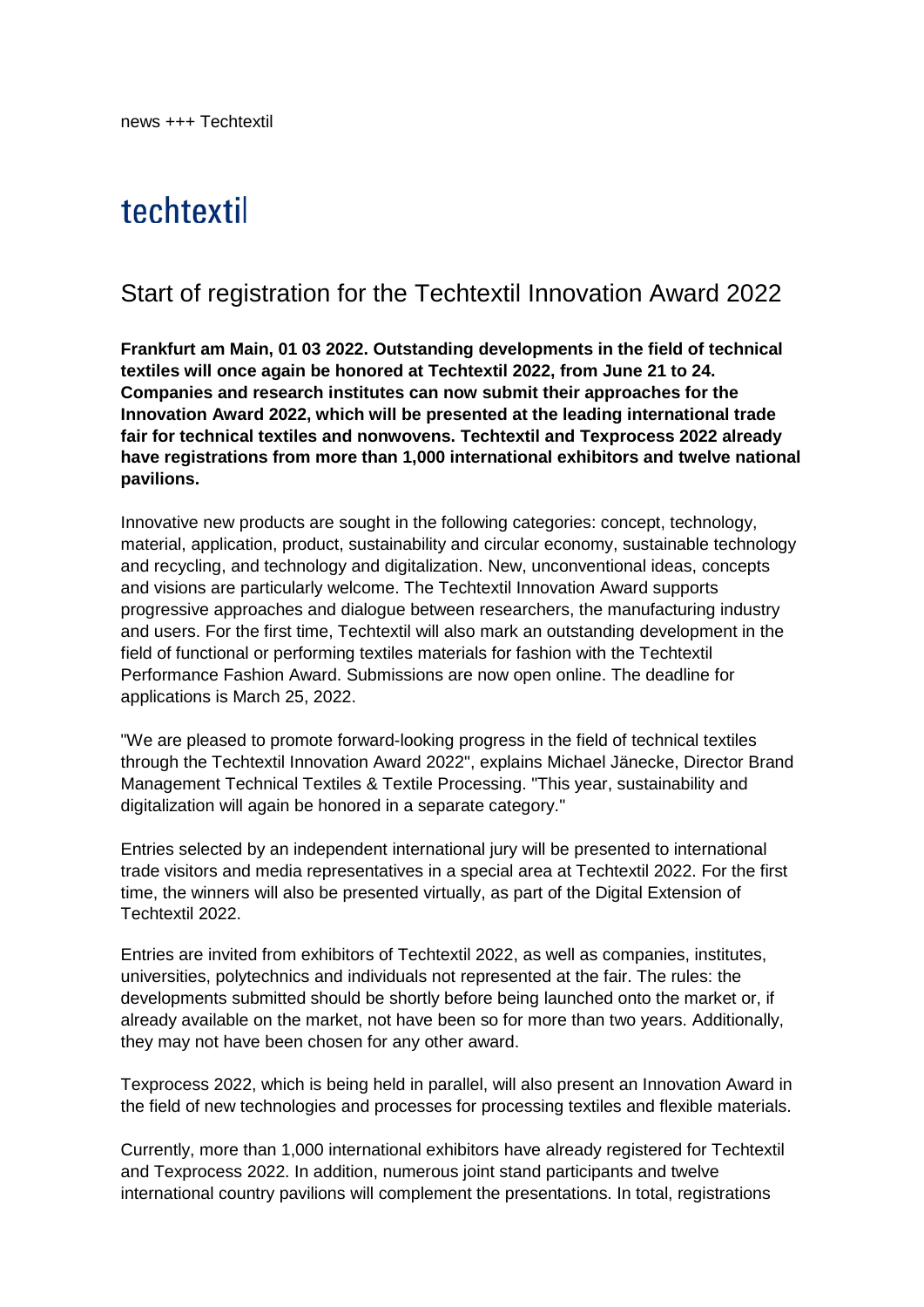from 44 (Techtextil) and 27 countries (Texprocess) promise comprehensive international exchange with relevant top decision-makers and business partners. As the exhibiting companies have used the last two years intensively for research and development of new products, trade visitors from all over the world can look forward to a wide range of innovations and creative product solutions. For the first time, Techtextil and Texprocess 2022 will offer a Digital Extension: exhibitors and visitors can thus be found both on-site in Frankfurt and virtually, and can exchange ideas in complementary formats. These new touchpoints include: Matchmaking offers, round tables, chat function, 1-to-1 video conversations or digital timetables.

Techtextil will take place from 21 to 24 June 2022, parallel to Texprocess and Heimtextil Summer Special.

For more information, visit [www.techtextilaward.com.](http://www.techtextilaward.com/)



Techtextil Innovation Award

**Techtextil** 

International trade fair for technical textiles and nonwovens

The event Techtextil will be held from 21 to 24 June 2022.

**Press information and photographic material:**  <https://techtextil.messefrankfurt.com/frankfurt/en/press.html>

## **Social Media:**

www.facebook.com/techtextil | www[.twitter.com/ttx\\_tp](http://www.twitter.com/ttx_tp)  www[.linkedin.com/showcase/techtextil](http://www.linkedin.com/showcase/techtextil) | www[.instagram.com/techtextil\\_texprocess](http://www.instagram.com/techtextil_texprocess) www.Techtextil-blog.com